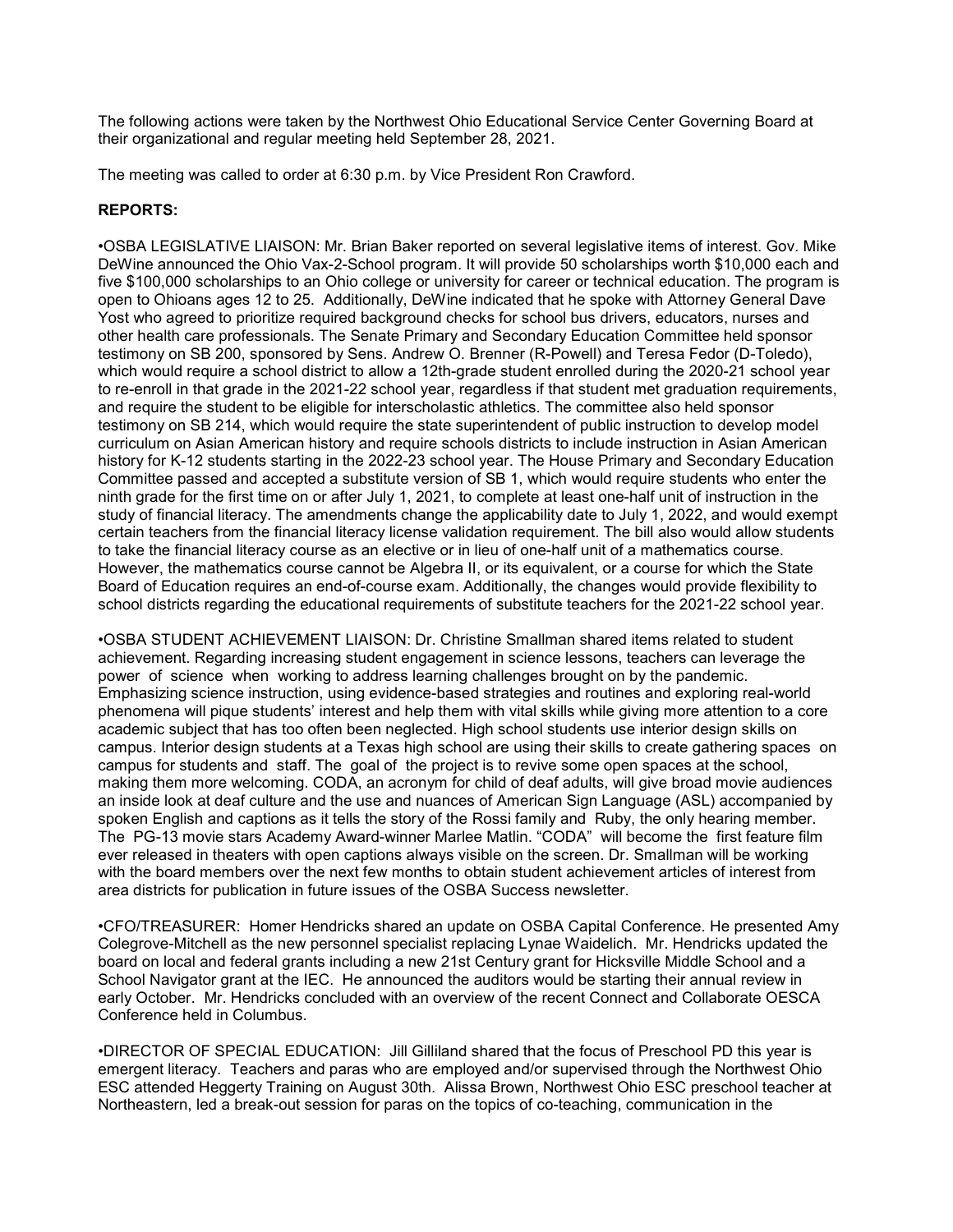classroom, small groups, and documentation. Hilary Opdycke, who had been employed as a paraprofessional, has moved into a new role as Adaptive PE teacher. Thank you to Kathy Soards and Special Education Supervisors for their communication regarding positive COVID cases.

•DIRECTOR OF CURRICULUM, INSTRUCTION, & PROFESSIONAL DEVELOPMENT: Andrew Hunter shared that OTES 2.0 evaluator trainings were hosted in September to credentialed area evaluators in the new evaluation system. Due to districts experiencing a lack of substitute teachers, the Curriculum Department has returned to offering virtual professional development called "Snack Size PD" that can be downloaded by teachers to view at their convenience. Lastly, Mr. Hunter shared that Sally Kovar has been working as part of her Family Engagement Liaison position to put district counselors and administrators in touch with community organizations that offer helpful resources in times of crisis.

•DIRECTOR OF TECHNOLOGY & OPERATIONS: Chad Rex reported that the technology department is working with a vendor to conduct a technology assessment on our Google Workspace environment as it relates to policy and procedures in the IT administrative environment. Mr. Rex shared that Corey Todd has worked diligently to set up and deploy several new laptops to employees. The technology department is also in the process of setting up and deploying iPads to supervisors that will be using an app called OTES On The GO as a part of their employee evaluation process. Mr. Rex explained that the Northwest Ohio Technology Leaders networking group began their meetings and had 29 attendees. Regarding operations, Mr. Rex shared that a weatherization assessment was conducted at the main building on September 28th. The report will be reviewed for potential action steps to take that would improve our HVAC climate and efficiencies. Mr. Rex and Mr. Larry Davis coordinated the pickup and distribution of another round of masks as well as gloves. Mr. Davis continues to work with our energy project engineers and contractors on the solar array project. Mr. Chuck Lero and Mr. Davis coordinated the replacement of a circuit board for the boiler room door at the IEC. Mr. Lero reports that we passed the Ohio Department of Agriculture inspection for spraying processes. The IEC heating system is scheduled for a check and a controls review. The board and administrative team viewed progress on the solar array project currently underway and set for completion in November.

•Approved the following items under the consent agenda format:

•Minutes from the regular board meeting and finance-audit committee meeting held August 24, 2021.

## •FINANCIAL TRANSACTIONS

-Above Pete's Garage to provide to NwOESC, 21st Century (Holgate MS/HS), Extended Learning Opportunities Services for the period of 10/1/21-6/30/22.

-Current Office Solutions to provide to NwOESC, Copier Service and Lease Agreements for seven copiers/printers at the Main Office and IEC for the period of 60 months upon equipment delivery anticipated in October 2021.

-Educational Service Center of Lake Erie West to provide to NwOESC, Audiology Services for the period of 7/1/21-6/30/22.

-Henry County Health Department to provide to NwOESC, 21st Century (Holgate MS/HS), Extended Learning Opportunities Services for the period of 10/1/21-6/30/22.

-Rachel Wixey & Associates to provide to NwOESC, EANS Program Client Services for the period of 8/23/21-6/30/22.

-NwOESC to provide to Anthony Wayne Local Schools, Hearing Impaired Classroom & Related Services-Speech Therapy for the period of 8/15/21-6/15/22.

-NwOESC to provide to Anthony Wayne Local Schools, Hearing Impaired Classroom & Related Services-Speech and Occupational Therapy for the period of 8/15/21-6/15/22.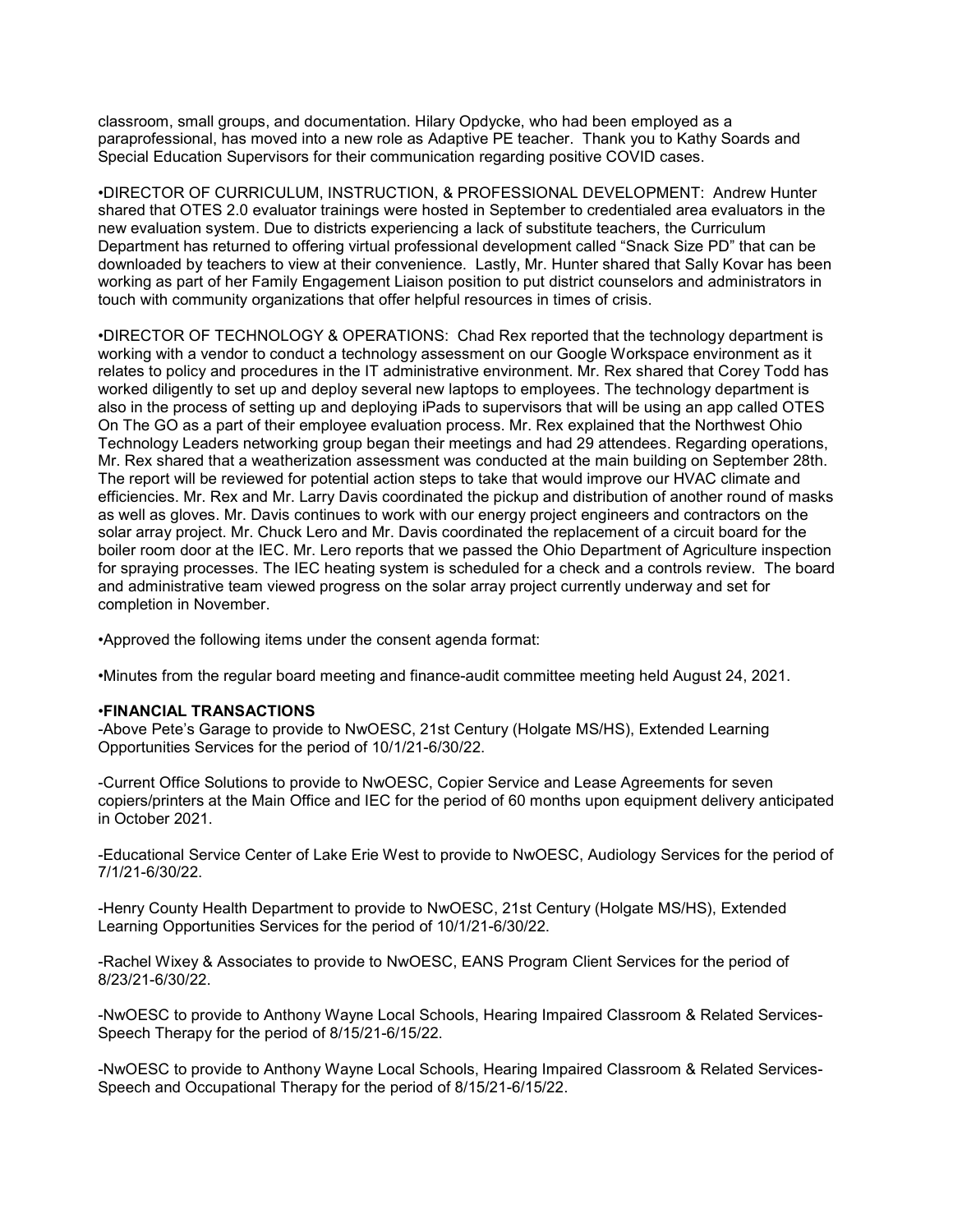-NwOESC to provide to Anthony Wayne School District, Instructional Services at the Liberty Education Center for the 2021-22 academic year.

-NwOESC to provide to Antwerp Local Schools, Audiology Supported Services for the period of 8/15/21- 6/15/22.

-NwOESC to provide to Antwerp Local Schools, Independence Education Center Services for the period of 8/15/21-6/15/22.

-NwOESC to provide to Edgerton Local School/St. Mary Catholic School, Intervention Specialist Services for the period of 8/1/21-6/15/22.

-NwOESC to provide to Edgerton Local School/St. Mary Catholic School, Occupational Therapy and Physical Therapy Services for the period of 8/1/21-6/15/22.

-NwOESC to provide to Napoleon Area City Schools, ESL Instructional Assistant Services for the period of 8/15/21-6/15/22.

-NwOESC to provide to Otsego Local Schools, Visual Impairment (VI) Services for the period of 8/15/21- 6/15/22.

-NwOESC to provide to Swanton Local Schools/St. Richard Catholic School, School Psychologist Services for the period of 8/15/21-6/15/22.

-NwOESC to provide to Swanton Local Schools/St. Richard Catholic School, Speech Therapist Services for the period of 8/15/21-6/15/22.

-NwOESC to provide to Sylvania City Schools, Hearing Impaired Classroom & Related Services for the period of 8/15/21-6/15/22.

### •LEAVES

FMLA and Disability

### •RESIGNATIONS

 Behnfeldt, Angela, Paraprofessional, effective 9/24/2021 Lesinski, Jordan, Paraprofessional, effective 9/30/2021 Shanks, Ashley, Paraprofessional, effective 9/10/2021

#### •EMPLOYMENT RECOMMENDATIONS

CONTRACTS

| <b>Certified Limited</b> |                 |                     |
|--------------------------|-----------------|---------------------|
| Name                     | <b>Contract</b> | Length              |
| Cook, Adam               | CERT-1 Yr       | 9/8/2021-7/31/2022  |
| Opdycke, Hilary          | CERT-1 Yr       | 9/13/2021-7/31/2022 |
| Schmidt, Chantelle       | CERT-2 Yr       | 8/1/2021-7/31/2023  |
|                          |                 |                     |

| <b>Name</b>       | Contract   | Length              |
|-------------------|------------|---------------------|
| Badenhop, Valerie | CLASS-1 Yr | 9/27/2021-7/31/2022 |
| Bradford, Cherish | CLASS-1 Yr | 9/29/2021-7/31/2022 |
| Britton, Bradley  | CLASS-1 Yr | 9/29/2021-7/31/2022 |
| Brodbeck, William | CLASS-1 Yr | 9/29/2021-7/31/2022 |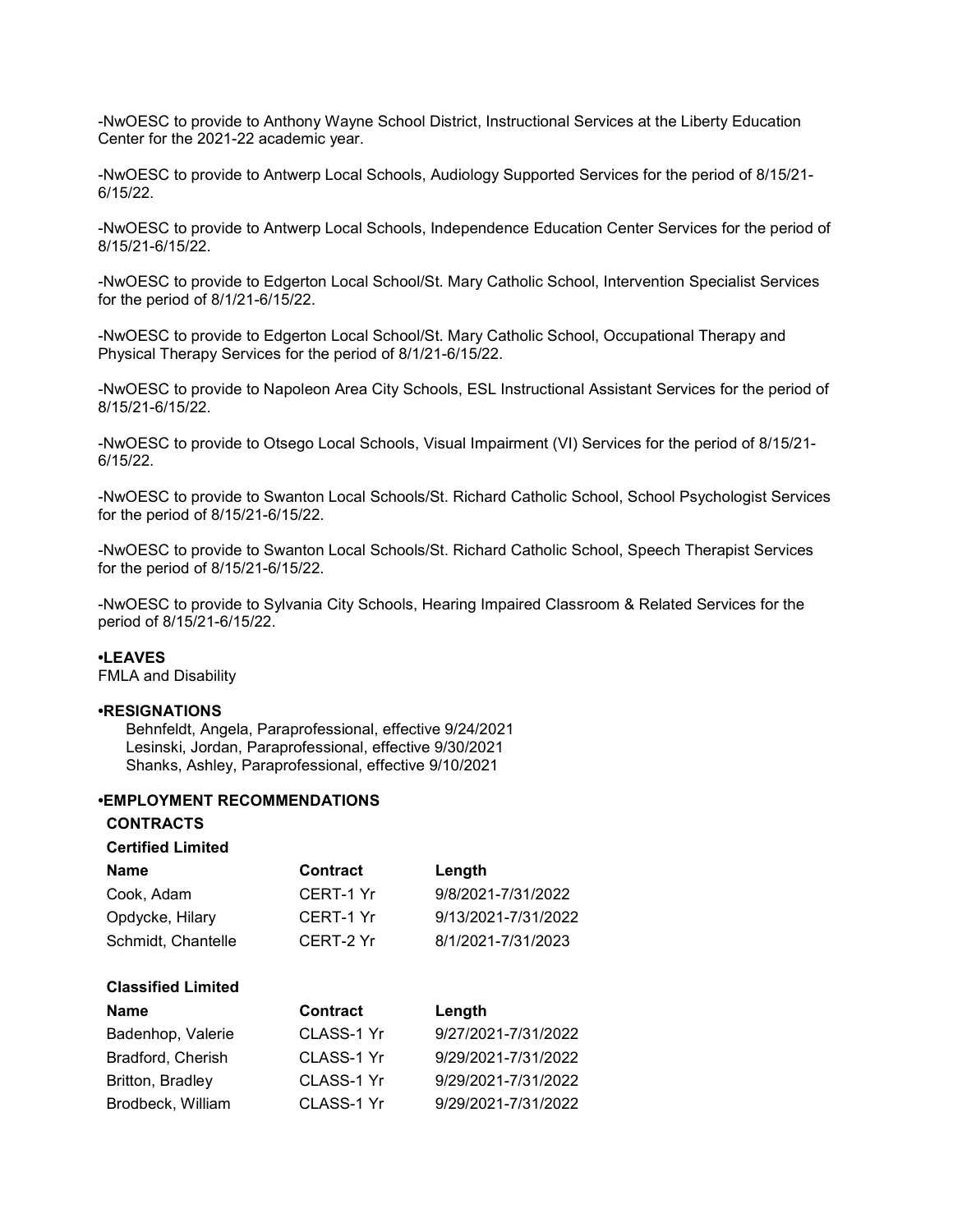| Case, Kiersten          | CLASS-1 Yr | 9/8/2021-7/31/2022   |
|-------------------------|------------|----------------------|
| Colegrove-Mitchell, Amy | CLASS-1 Yr | 9/20/2021-6/30/2022  |
| Geahlen, Amber          | CLASS-1 Yr | 9/27/2021-7/31/2022  |
| Grunden, Ashlee         | CLASS-1 Yr | 9/27/2021-7/31/2022  |
| Mosko, Candace          | CLASS-1 Yr | 9/17/2021-7/31/2022  |
| Mueller, Lisa           | CLASS-1 Yr | 8/1/2021-7/31/2022   |
| Rutledge, Alicia        | CLASS-1 Yr | 8/30/2021-7/31/2022  |
| Sadowski, Emily         | CLASS-1 Yr | 10/12/2021-7/31/2022 |
| Schaffner, Allison      | CLASS-1 Yr | 10/4/2021-7/31/2022  |
| Volkman, Michele        | CLASS-1 Yr | 9/13/2021-7/31/2022  |
| Zeiter, Ryan            | CLASS-1 Yr | 9/29/2021-7/31/2022  |

# Classified Continuing

| <b>Name</b>     | <b>Contract</b> | <b>Beginning</b> |
|-----------------|-----------------|------------------|
| Nowak, Denise   | CLASS-CONT      | 8/1/2021         |
| Moll. Kathleen  | CLASS-CONT      | 8/1/2021         |
| Phillips, Tarra | CLASS-CONT      | 8/1/2021         |

# Certified Supplemental

| Mabee, Susan  | LPDC-1 Yr | 9/1/2021-6/30/2022 |
|---------------|-----------|--------------------|
| Sidle, Shanna | LPDC-1 Yr | 9/1/2021-6/30/2022 |

# SALARY NOTICES

Certified Notice

# Name

Custar, Richard

# 21<sup>st</sup> Century Site Coordinators

Defiance Middle School-Melissa Barnhart, Emily Clark

Hicksville- Sandra Brown, Nathan Ferrell

## 21<sup>st</sup> Century Teachers

Defiance Middle School-Tammera Busch, Olivia Fett, Mary Frank, Kelly Gerken, Amy McDonald, Melissa Morton, Sara Ohm, Amanda Remaklus, Jackalyn Siebenaler

Delta Elementary-Kristi Bettinger, Jon Mignon, Michelle Stickley

Hicksville- Jamie Altman, Amy Karacson, Linda Linquist, Melissa Miles, Ryan Miser, Jarod Rosebrock, Madison Stockman, Heather Taylor, Heidi Turnbull, Rachel Wehrman

Holgate School- Julie Schroeder

Patrick Henry Elementary-Susan Shanks, Taylor Ulik

Swanton Middle School- Kevin Heintschell, Nicholas Wcislek

Wauseon School-Christopher Thomas, Lauren Martinez, Trisha Yoho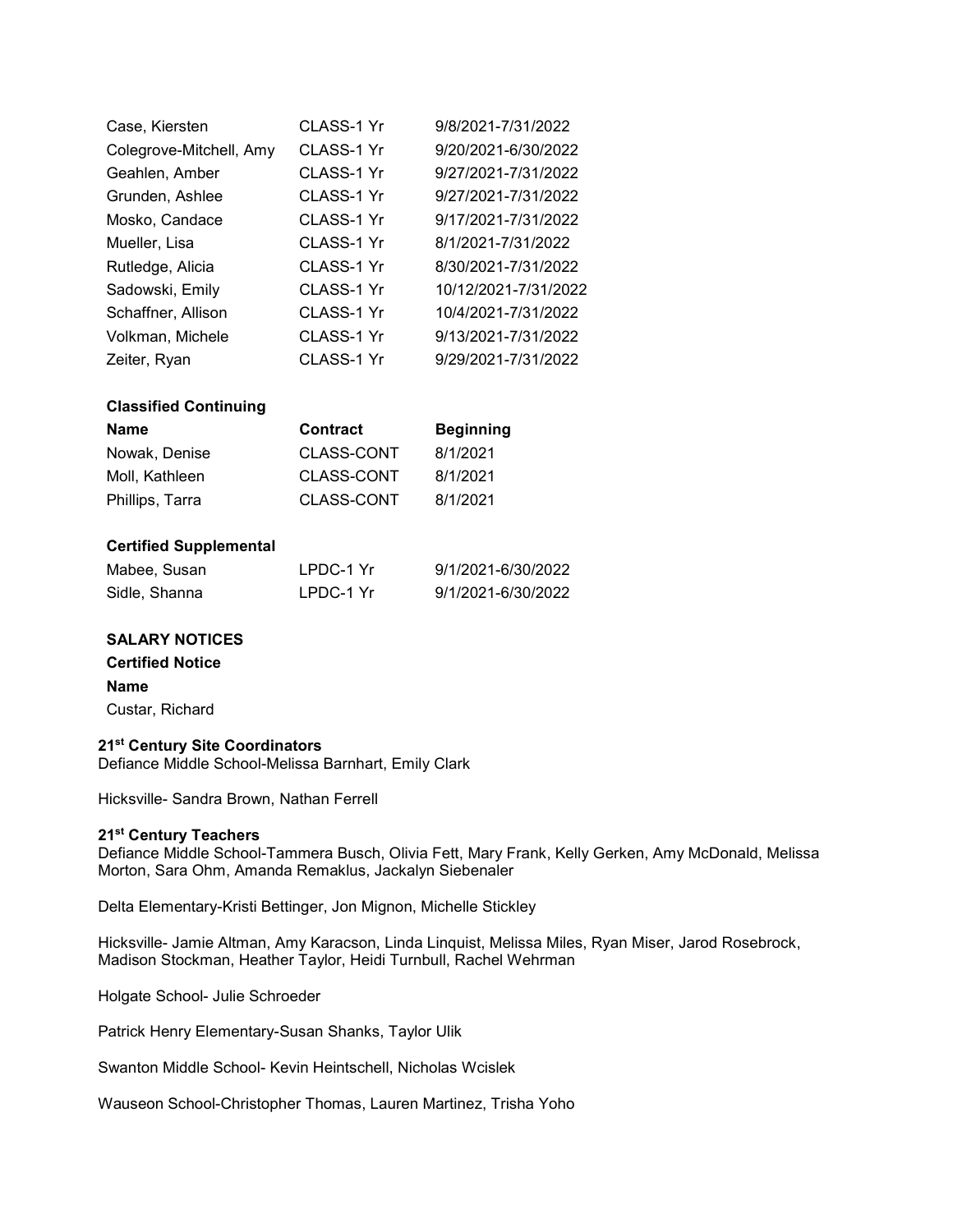## 21<sup>st</sup> Century Program Assistant

Delta Elementary-Linda Piasecki

Patrick Henry Elementary-Heather Wanless

Swanton School-Melanie Voight

Wauseon School-Victoria Godsey, Susan Benson

## 21<sup>st</sup> Century Specialized Education Assistant

Holgate School-Lori Clady

## 21<sup>st</sup> Century Drivers

Holgate-Nancy Gerken, Ken Muntz, Thomas Muntz

Wauseon-Sabrina Hartson, Heidi Klingensmith

Van Drivers NwOESC–Ashley Babcock, Brent Saneholtz. Michele Volkman

## Substitute Paraprofessionals

Leslie Beemer, Michael Brown, Jennifer Brubaker, Denise Decker, Brenda Detmer, Ezekiel Ferrell, Rene Hadding, Mary Hall, Taylor Heath, Linda Piasecki, Beth Sammons, Tasha Thompson

#### Substitute Teachers

Allison Alexander, Abigail Babcock, Allen Banks, Jerrell Barnhill, Brittani Becher, Leslie Beemer, Brittani Benavides, Tiffany Betz, Adam Bjorlin, Kevin Boesger, Michael Brown, Cassondra Clarke, Kathy Day, Megan DeGroff, Brenda Detmer, Brittany Dominique, Jamie Englehart, Taylor Estrada-Guerrero, Ezekiel Ferrell, Jenna Flores, Andrea Flory, Jodie Frederick, Kimberly Garrow, Shawn Glenn, Heather Grigsby, Beth Headley, Danielle Herr, Pamela Kazmierczak, Eric Keller, Susan Kozumplik, Mary Lloyd, Kendall Lovejoy, Donald McCord, Kevin McQuade, Mark Mercer, David Miller, Laura Myers, Carrie Pratt, Kimberlee Priestap, Cailyn Prigge, Judy Rosebrook, Darian Schnitkey, Alysa Short, Lynette Skiles, Susan Stewart, James Stoll, Joseph Stutzman, Isaac VanArsdalen, Donald Walton, Thomas Weaver

Substitute Nurse

Mary Mauro

Substitute Job Trainer Julie Zenz

#### Student Teachers/Interns/Volunteers

Hoops, Hannah, Field Experience as a University of Toledo Student, Fall Semester 2021, Placed with Matthew Ferguson

Snow, Ashton, Methods Placement as a BGSU Student, Fall Semester, 2021 Placed with Christi Ranzau Snow, Ashton; Student Teaching as a BGSU Student, Spring, 2022 Placed with Christi Ranzau

•Appointed Andrew Hunter as Title IX Coordinator (along with Jill Gilliland who was previously appointed) for the purpose of coordinating the Center's efforts to comply with applicable Federal regulations regarding nondiscrimination on the basis of sex in education programs and activities for 2021.

## INFORMATION/DISCUSSION ITEMS:

- NwOESC Business Advisory Council –Minutes from the 05/11/2021 Quarterly Meeting were shared.
- NwOESC Business Advisory Council The Annual Plan FY22 was reviewed.